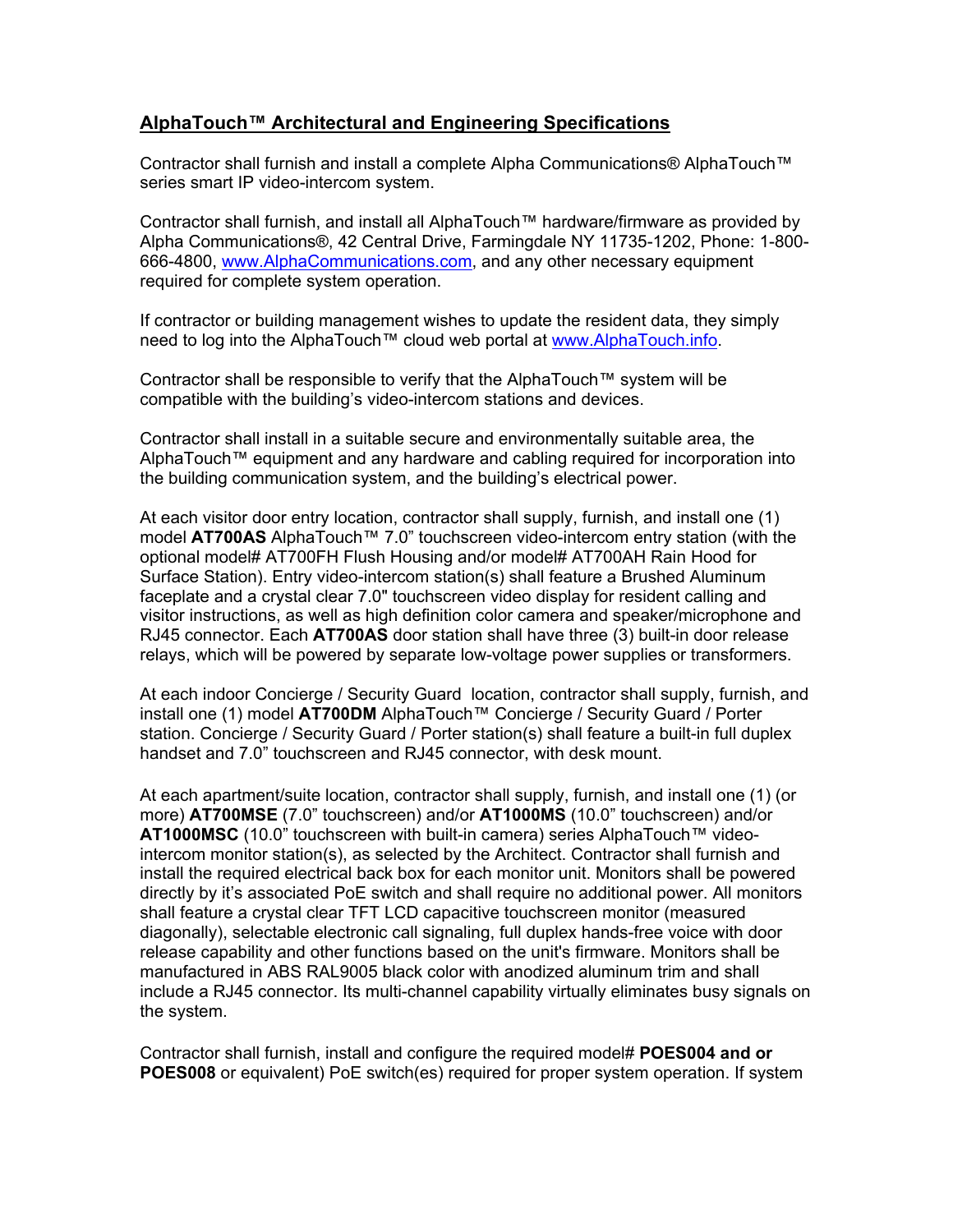back-up power is a concern, contractor shall connect the PoE switch(es) to an electrical circuit connected to the building's back-up generator.

Video-Intercom system shall be completely PoE powered and shall required no central equipment or controller(s) or similar hardware. Systems requiring central equipment, or special controllers shall not be acceptable.

Contractor shall furnish, install and configure the AlphaTouch™ system as directed by architect/engineer/building owner/manager or developer in charge of the project.

Contractor shall provide instructions to necessary building personnel regarding the proper method of operation of the AlphaTouch™ system.

## **DELIVERY, STORAGE, AND HANDLING**

- A. Delivery: Deliver materials to site in manufacturer's original, unopened containers and packaging, with labels clearly identifying product name and manufacturer.
- B. Storage: Store materials in clean, dry area indoors in accordance with manufacturer's instructions.
- C. Handling: Protect materials during handling and installation to prevent damage.

### **LIMITED WARRANTY**

 A. Warranty Period: Each piece of equipment and/or software supplied by Alpha Communications® and others shall be warranted by the manufacturer to be free of defects in material and workmanship for a period of 12 months from the date of shipment, as covered by the manufacturer's Limited Warranty.

### **PROJECT CONDITIONS**

- A. Maintain environmental conditions (temperature, humidity, and ventilation) within limits recommended by manufacturer for optimum results. Do not install products under environmental conditions outside manufacturer's absolute limits.
- B. Use factory recommendations regarding wiring type and gauge in order to insure proper system function and dependability. Also follow factory recommendations regarding distance limitations.
- C. When running wiring avoid proximity to AC wiring, fluorescent ballasts, dimmers, motors and compressors to prevent potential EMI issues that will affect proper operation of the system.

Any items not specified herein that is needed for proper operation will be included in this specification.

### **SYSTEM OPERATION REQUIREMENTS**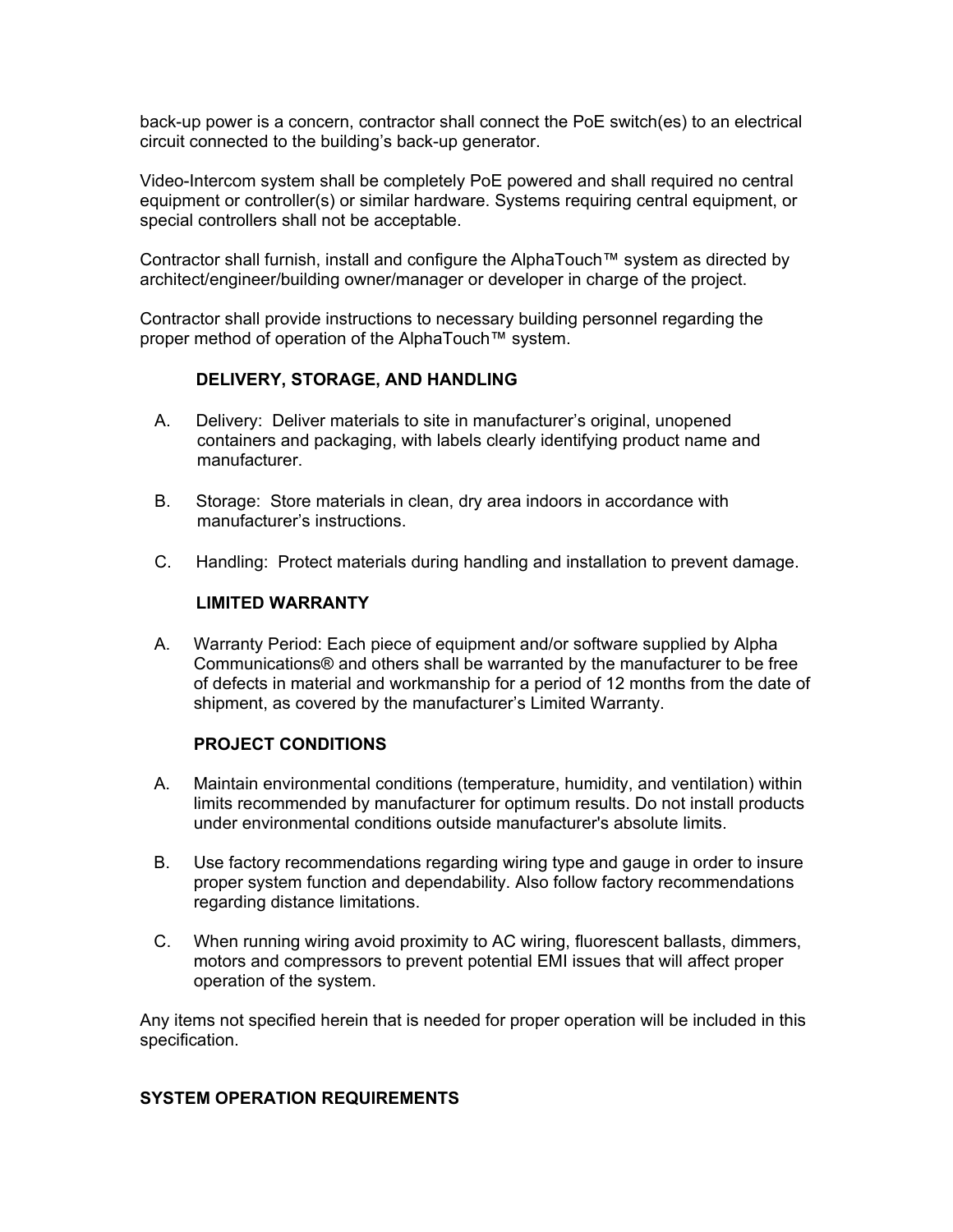System shall operate as follows:

#### **SYSTEM INTERFACE CAPABILITIES**

The system shall be able to place calls from the 7.0" touchscreen type entry video station(s) to the AlphaTouch™ series apartment video-intercom monitor stations. The residents can answer those calls, view the visitor(s) on the built-in lobby entry camera(s), speak to the visitor(s) and if desired, open the entry door remotely. This same call can also be sent to a resident's (landline or cell phone) telephone, as a standard type phone call, as well as a 'push notification' to the resident's smart phone using the AlphaTouch™ app, and when used with analog system integration, the call can also be made to the resident's analog intercom or video-intercom station/device in their apartment/suite.

#### **VISITOR LOBBY PANEL OPERATION**

When a visitor wishes to place a call to a resident/company, he/she shall view the directory listing on the **AT700AS** display and shall scroll the name directory, to make a selection. If the visitor knows the apartment/suite/code number of the resident, the visitor can key in that number or name on the keypad. Once the selection is made, the visitor shall press the Call button to place the call.

When the Call button is pressed, an electronic tone shall sound at the resident/company video-intercom station(s), indicating a call from the entry. This call will also activate the video screen(s) at that apartment/suite, enabling the resident to view the visitor(s), before answering the call. The call can also activate (depending on system configuration) the resident's telephone, AlphaTouch™ smart phone app and/or analog intercom station.

 The resident/company may, at their option, answer the call on their video-intercom station, or telephone, or smart phone app or analog intercom station, to communicate with the visitor(s) and allow entry, if enabled, at the resident/company option.

#### **CONCIERGE / SECURITY GUARD / PORTER STATION OPERATION**

When the Concierge / Security Guard / Porter wishes to place a call to a resident/company, he/she shall view the resident directory listing on the **AT700DM** display and shall scroll the name directory, to make a selection, or if he/she knows the apartment/suite/code number of the resident, the Concierge / Security Guard / Porter can key in that number on the screen.

When the Call button is made, an electronic tone shall sound at the resident/company video-intercom station(s), indicating a call from the Concierge / Security Guard / Porter. This call will also activate the video screen(s) at that apartment/suite, enabling the resident to view the visitor(s), before answering the call. The call can also activate (depending on system configuration) the resident's telephone, AlphaTouch™ smart phone app and/or analog intercom station.

 The resident/company may, at their option, also place a call to the Concierge / Security Guard / Porter station from their AlphaTouch™ smart phone app or